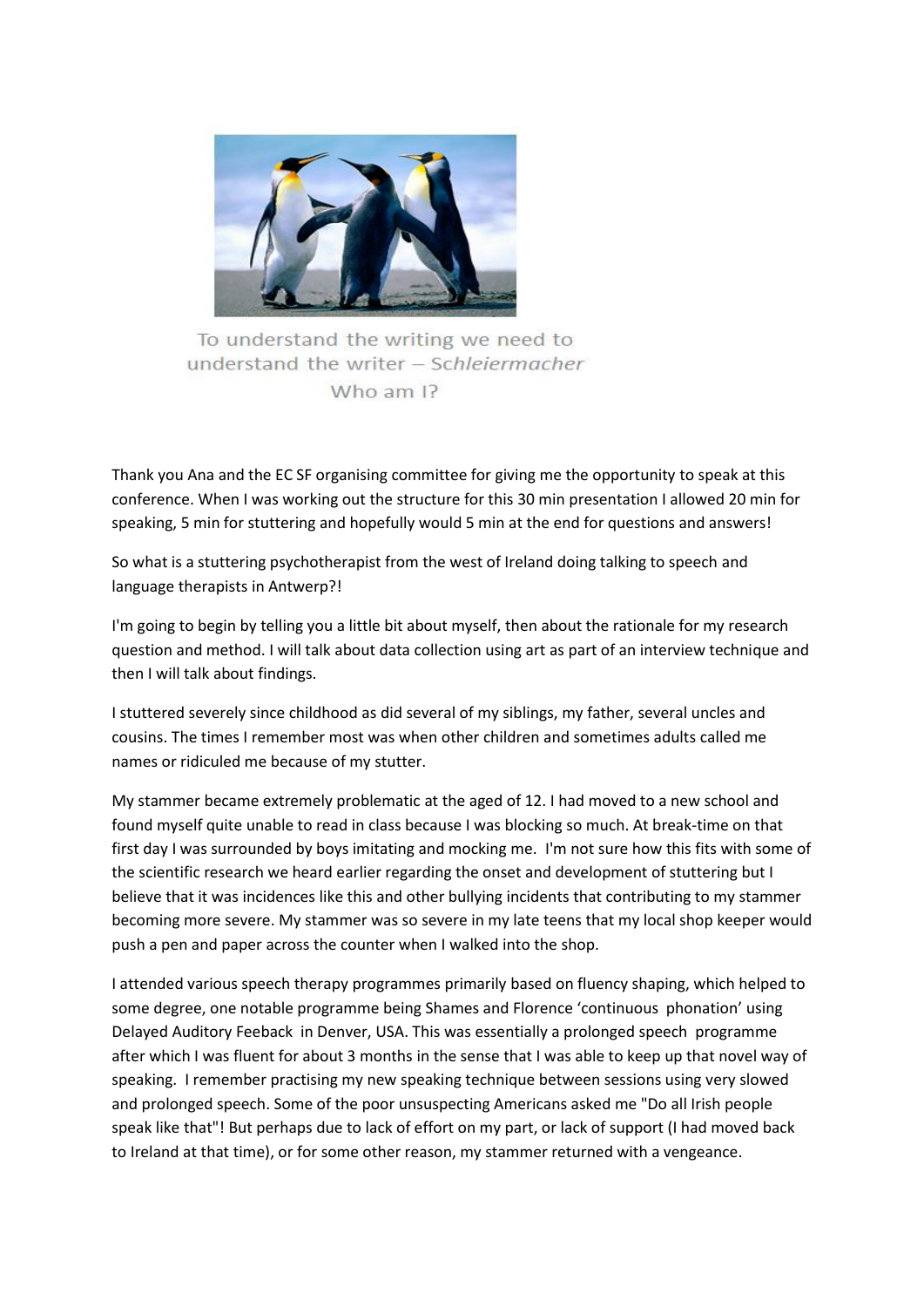However, even though I stammered severely, I was still able to function! I ran a small business and was married with children. And although I avoided speaking situations, I would speak if I felt strongly enough about something. I once organised a meeting of 80 people from all over my area at which I was the main speaker but hardly slept a wink the night before and was literally throwing up with anxiety just before the meeting started.

When I was 35 I resigned myself to the fact that I that I was going to stutter until the day I died. So I set about seeking to understand what was happening for me in the moment of stuttering rather than trying to fix it to see if I could find a way to make my stuttering less of a struggle physically and emotionally. I became aware of the paradox of stuttering - the more I tried to stop myself from stuttering the more I stuttered – the more I allowed myself to stutter, the less I stuttered. I knew I had discovered something important, and eventually decided to train as a psychotherapist to find a language with which to articulate and communicate to others what I was discovering about myself.

Sometime around 2008/2009 I met Jonathon Linklater of the Irish Stammering Association who introduced me to Sheehan's work. I was glad to finally find a writer who agreed with all my theories!

I had begun my psychotherapy training in 2008 and during that time my tutors had used quite a lot of art therapy that I found surprisingly useful and powerful. My first introduction to using art in stuttering therapy was the first day of the Free to stutter…. Free to speak program in which I was a participant in 2009. During an art session on the first day I initially got in touch with sadness, helplessness and fear. Then I connected with anger and with that determination and a commitment to continue to face my stuttering head on. At FTS….FTS I learned strategies for doing just that.

Before I talk about my research, I am going to hand you over to Fiona who will briefly introduce you to the FTS….FTS programme which is one of the subjects under investigation in my research.

## **Free to Stutter....Free to Speak**

7 day residential course for adults who stutter in the HSE South Ireland Main components are stuttering modification. narrative therapy and mindfulness Art is used in conjunction with NT Lead Therapists: Mary O Dwyer and Fiona Ryan James attended the course as a participant in 2009 His current role is as a team member: psychotherapist and role model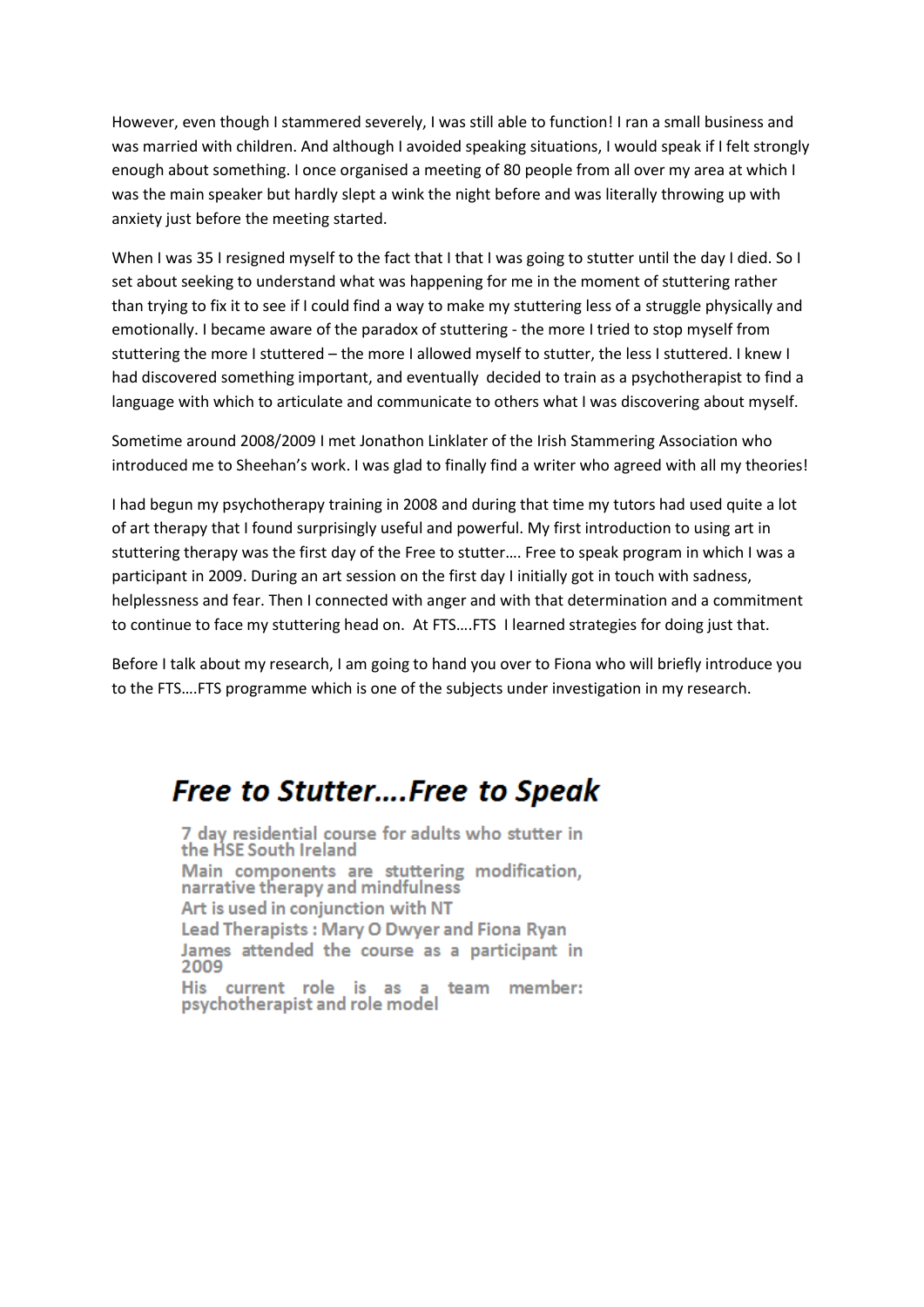Free to Stutter….Free to speak is an intensive residential programme for People who stutter in the HSE South, Ireland. Founded by Mary O Dwyer and Fiona Ryan in 2009, core components of the programme included Narrative Therapy and stuttering modification.

## Why use art in research?

I recently completed a research Masters as part of my psychotherapy training. I was interested in three things. Firstly, I was interested in facilitating a small number of people who stutter to share about their experience of stuttering, in other words to say 'what it was like' for them to stutter. Many of the definitions and research on stuttering do not set out to specifically articulate this. Secondly, I thought it was really important to find out from the participants' perspective what being on the FTS programme was like. It was obvious that they found the programme helpful, but I was interested in finding out specifically what it was about the programme that they found effective. I also knew that Mary and Fiona and the health service that funded the programme would be very interested in this too. And I also felt it was imperative to provide the very ones who are supposed to be benefitting from the programme, the PWS themselves an opportunity to evaluate it and contribute to its continuing development. So I recruited 3 participants as co-researchers in what developed into a service-user led critical participatory action research. Thirdly, based on my personal experience of using art as a participant on FTS and subsequently from facilitating art sessions on the programme, I was interested to see how art would work as a research interview technique.

However, I found myself in an ethical dilemma as a researcher. I am a PWS. I knew the participants from either participating with them on FTS or from my role as a psychotherapist and mentor. How could I remain objective and not allow my own bias from becoming mixed up in my understanding of their experience? I wanted to really hear and preserve the unique experience of each individual coresearcher. And like all researchers, I wanted to obtain very rich data in a very short space of time! Remembering how powerfully art had worked for me and others both during my psychotherapy training and on FTS, I decided to use art as a spring board and context from which my co-researchers could interpret their unique individual experience of stuttering. I chose Interpretative Phenomenological Analysis, IPA, as my method of analysis. By complete chance, Dr. Martina Carroll my research supervisor had developed a research method using IPA and art. It was an adaptation of her 2011 research design that we employed in the interviews.

How did we go from abstract art work to scientific data?

Here is what we did. We asked the co-researchers to bring some of their existing art work from their time on FTS….FTS programme or new artwork that represented their experience of stuttering. These are the pictures that they brought along.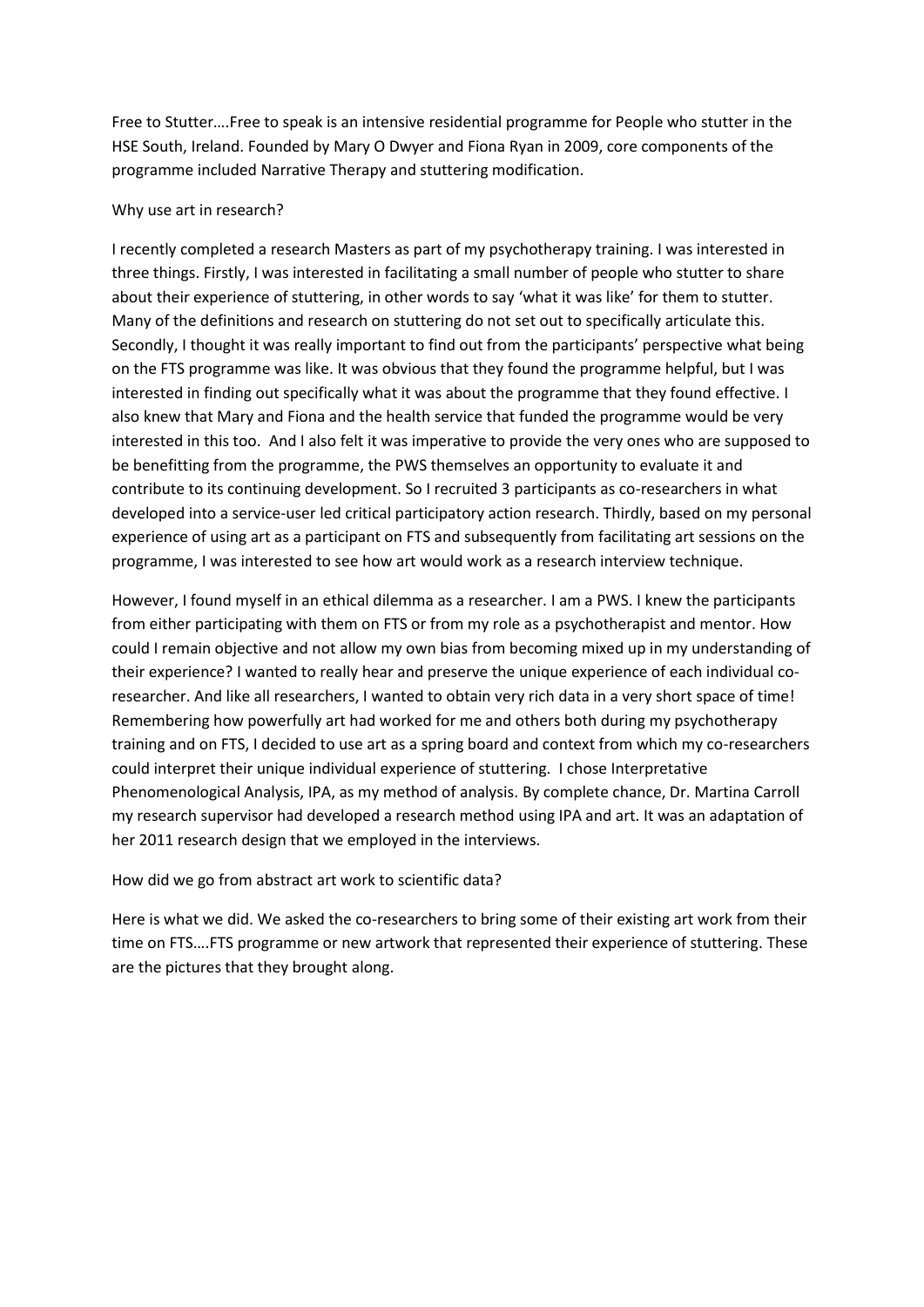

We sat around a large board room table in a hotel meeting room and asked people to place their art work in front of them. During the 45 min group interview which came first we asked each individual co-researcher in turn to interpret their art pieces in respect of their experience of stuttering. In qualitative research we talk about asking broad open questions. How about that for an open question!! This next slide is how the conversation opened. (next slide)



Larry: "Okay, am, thispiece is, meant to be emabout what the FTS....FTS program means to me. So while I was trying to do was trying to to express the different layers in my own personality and me as a person and am the different colours symbolise the different parts of me, the different emotions, different personality traits and I suppose, just very basically, the darker colours would be the more deeper emotions, possibly sadder emotions. The brighter emotions then might be the happier emotions. So before the FTS program then I would have been trying to get my, the canvas or the piece of art, has kind of have everything in order and have all the different parts of my life kind of nice and neatly packaged off and layered properly trying to control my emotions and personally for me to try and get my stammer under control. But it's not about that it's about, what I did put down after (emphasis on after) FTS, but I don't think after is the correct word to use about the FTS program, for me it's..., since FTS, because FTS is an ongoing process of continuing to meet up with your compatriots and which are ... friends."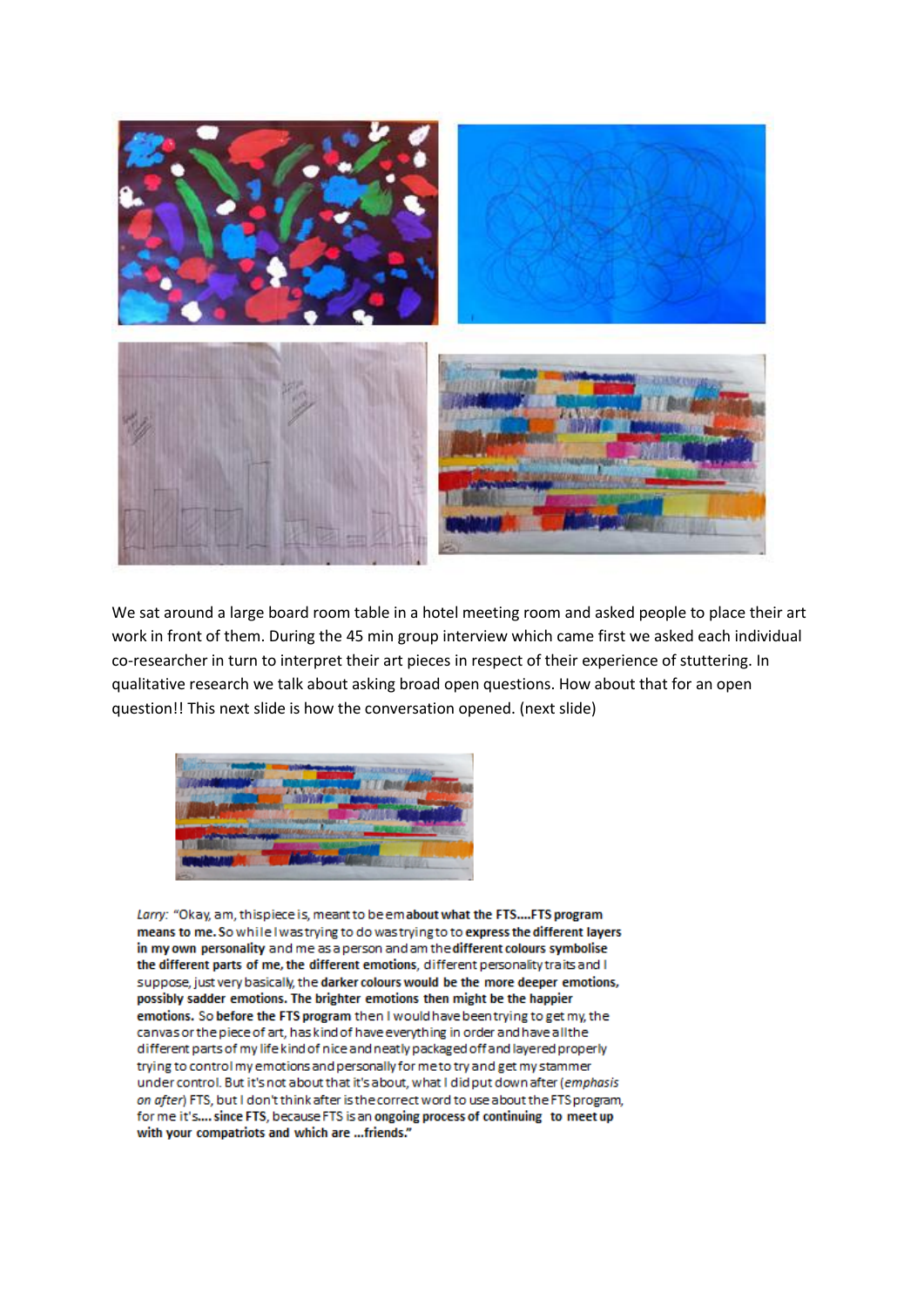This is Larry's opening statement.

Usually a research interview will begin with a more general line of enquiry and hopefully go deeper to a level of self-reflection and meaning making. However, these participants seemed to have arrived at the interview primed and ready to begin at the level of meaning-making in a controlled deliberate self-reflection in terms of embodied living/feeling experience.

"about what the FTS....FTS program means to me...different layers in my personality, different parts of me, darker colours represent deeper sadder emotions... brighter happier emotions"



Before FTS "I'm so embarrassed by myself that I can't, that I can't ask for a, something in a shop..." "since FTS, because FTS is an on-going process of continuing to meet up with your

compatriots and which are ... friends."

"I had to make a presentation in Dublin, and actually it's something I'm, I might not have done if I had not done the FTS program, and ... I stuttered, and I actually stuttered quite a bit through it but... So there was that struggle, but there was no mental struggle in my head of all that emotion of "what are they thinking about me...I'm really embarrassed..."

To go deeper I simply asked Larry, for example, to say more about the darker colours, or brighter colours, or to tell us a story that would help us understand what he has represented by these. One of the stories he told about what the darker colours represented ended with:

"I'm so embarrassed by myself that I can't, that I can't ask for a, something in a shop."

Notice that he does not say "I'm so embarrassed by my *stammer*" but rather by *"myself"*. At this point, like many other PWS, he is seeing himself through a totalising identity of 'Stammerer'.

The theme of **before** and **after FTS….FTS** is also presented very clearly here in Larry's opening and indeed in each of the three co-researchers opening lines. Larry, like his co-researchers talks about this problematic 'stammerer' identity which he identifies with prior to FTS with the restrictions and limitations this identity imposes that is in contrast to an upgraded identity that emerges during and after FTS, an alternative 'Me –who I am', a person, who stammers, but who can and does resists the influence and dominance of stammering in his life choices.

Later while elaborating on the meaning of 'brighter happier colours', he describes a work presentation he did after having participated on the FTS programme, where he stuttered, where he had that physical struggle, but had substantially less mental struggle and embarrassment. Later on in the interview he surmises that the audience would actually have understood him as well as if he had been a fluent speaker. So there is a paradigm shift in how he sees himself.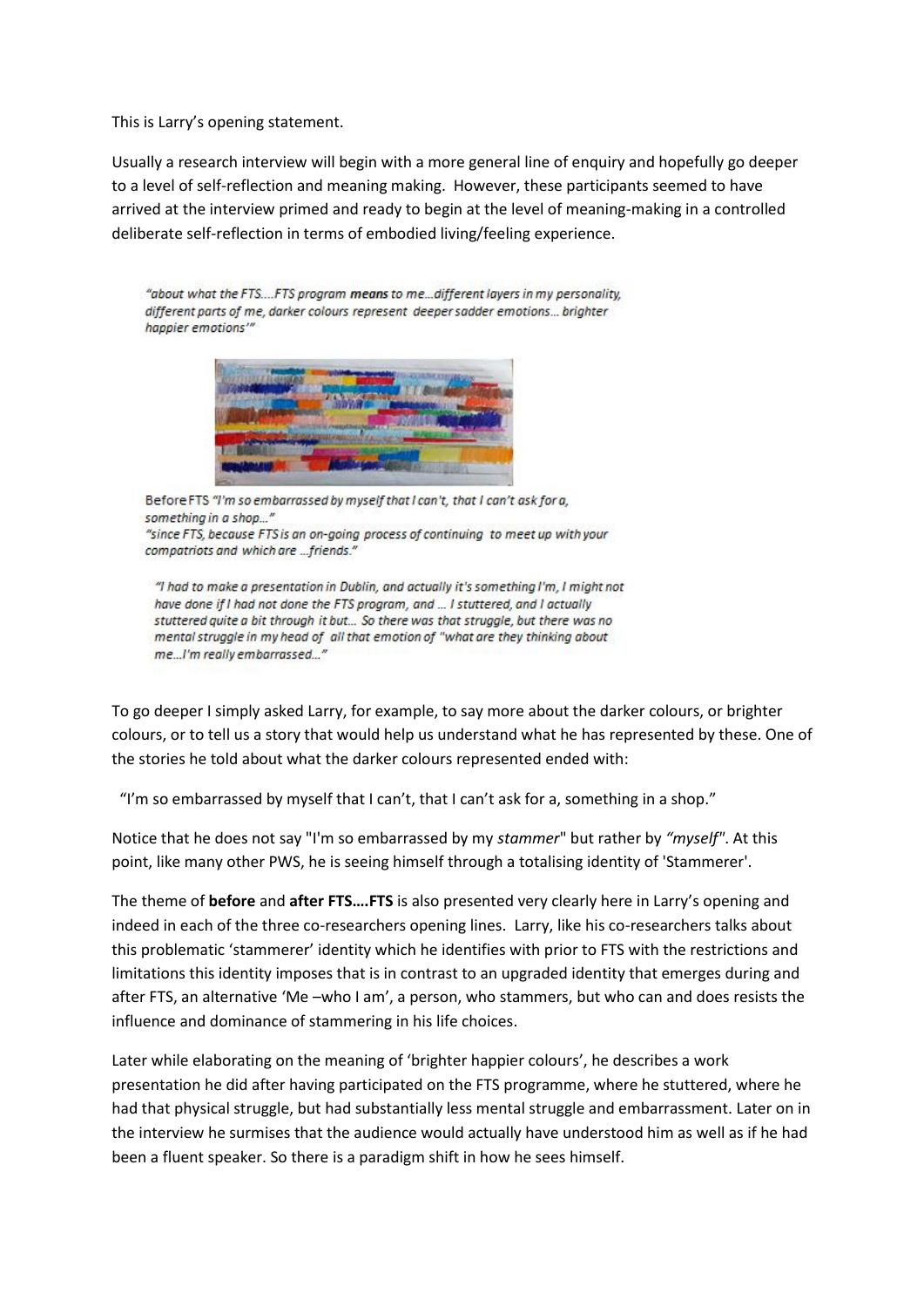This is Amelia's artwork.



Amelia: "Start off with this one first.... I suppose this one is from last year, and from what I can remember is that am the actual dark time before I did FTS, then there is like bright and dark colours that showed like that there is like there will always be good things but then there is the bad things that make it, take, take one step back like everything in life, you take two steps forward, but always have to take two steps back and everything doesn't go in a straightforward line. Am yeah I think, but like the Free to Stutter last year... It's kind of, before I did that like, it was just kind of all dark, it's like, say, it's only steps back there's no steps forward and I think... after, while I was on the course, kind of remember like that there is the bright things that you do go forward and that there is only a very little amount of time that you kind of go back.

Amelia begins by telling us that one of the things represented by her art work was the '**dark time' before FTS.** Again, Amelia starts off her interview at the level of meaning making, from a very deep reflective place. To go even deeper I asked her if it would be ok for her to say some more about 'the dark time'. This is what she says: Go to next slide

"before I did FTS there was days when like I'd stay in bed all day and just wouldn't want to see anyone...(at FTS) I was able to talk about how I felt inside whereas that was never talked about whereas at the FTS I was able to break down and tell how I felt, how it hurt me."



"before (FTS....FTS) it was just kind of all dark...while I was on the course, kind of remember like that there is the bright things"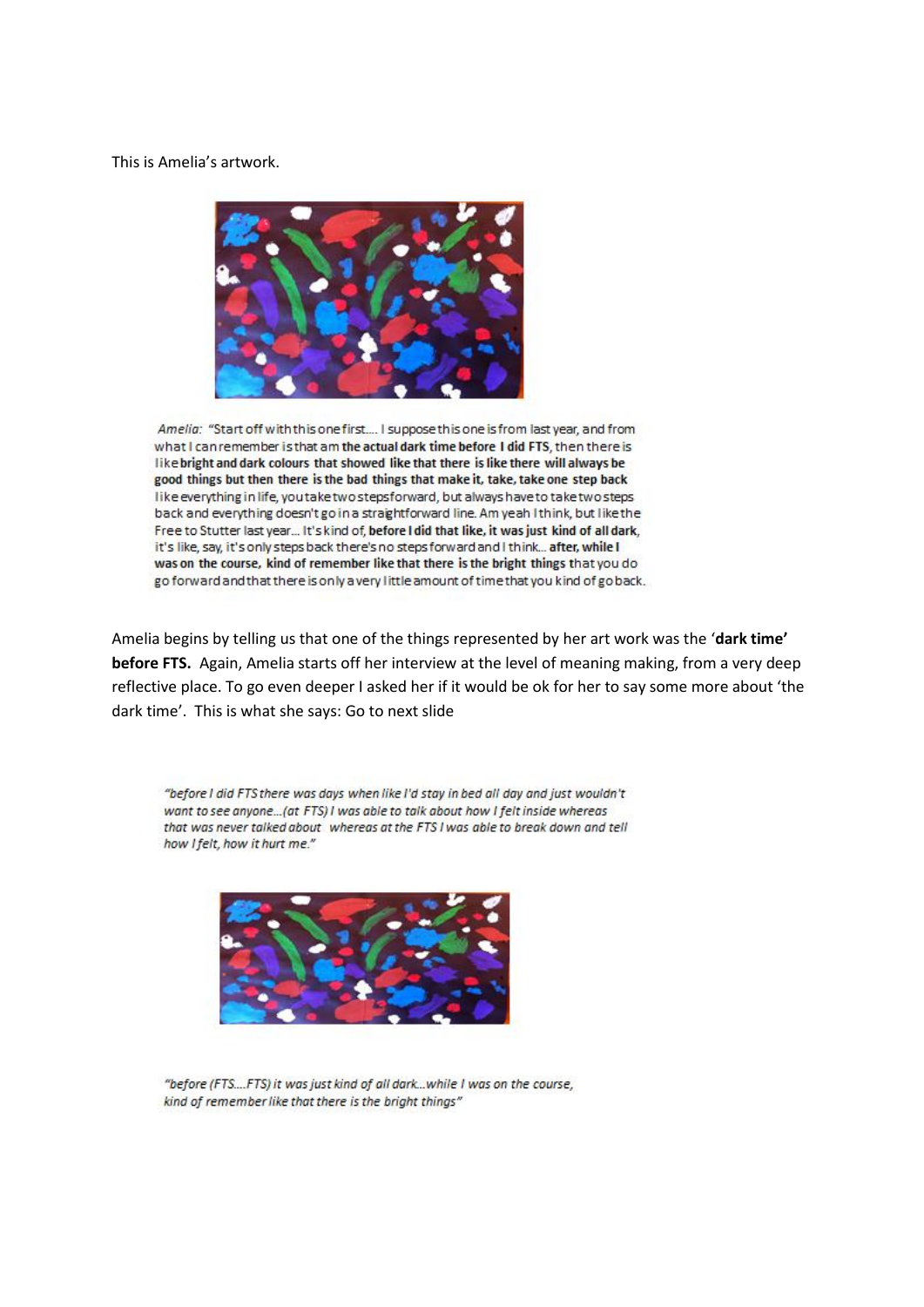She later explained that the brighter colours on top of the dark background were the supports she actually had in her family and friends, but which her Stammerer identity had eclipsed or hidden from her view.

"…before I did that (FTS programme) like, it was just kind of all dark…while I was on the course, kind of remember like that there is the bright things"

Like Trudy (Stewart) said in her presentation earlier that in working with PWS it is helpful for a speech therapist to keep this message from the PWS in mind during therapy, "You don't need to fix me". So if you are sitting opposite me as a person with a severe stutter, and you begin to feel that there is nothing you can do, don't you give up on me! See what happened for Amelia, like Trudy said, if you can just stay with me as a PWS, and let me know that you are sitting beside me in my difficulties, I will begin to find my way out of this place just like Amelia does.



Amelia: "Then, this one then was done this year on a brighter background and all bright colours bar one, there is, kind of the purple is kind of dark showing that like mostly everything now is bright and kind of changed from the amount of darkness that there was which was a lot, that's the amount of brightness and the opposite the, there is a small bit of darkness whereas there was, there was a small bit of brightness am you know I think I've come along on a journey which has helped change everything..."

"I've done things since FTS that I thought I would have never have actually done and say even last week in the space of week I had an interview (radio) and a (college) presentation to do..."

Another of Amelia's art pieces, this piece done since being on FTS….FTS and some of the meanings she gives this picture. Again, we have the theme of **before and after** with FTS….FTS as a fulcrum or turning point. Something very special happened for her and the other co-researchers at FTS. Will they tell us what that was?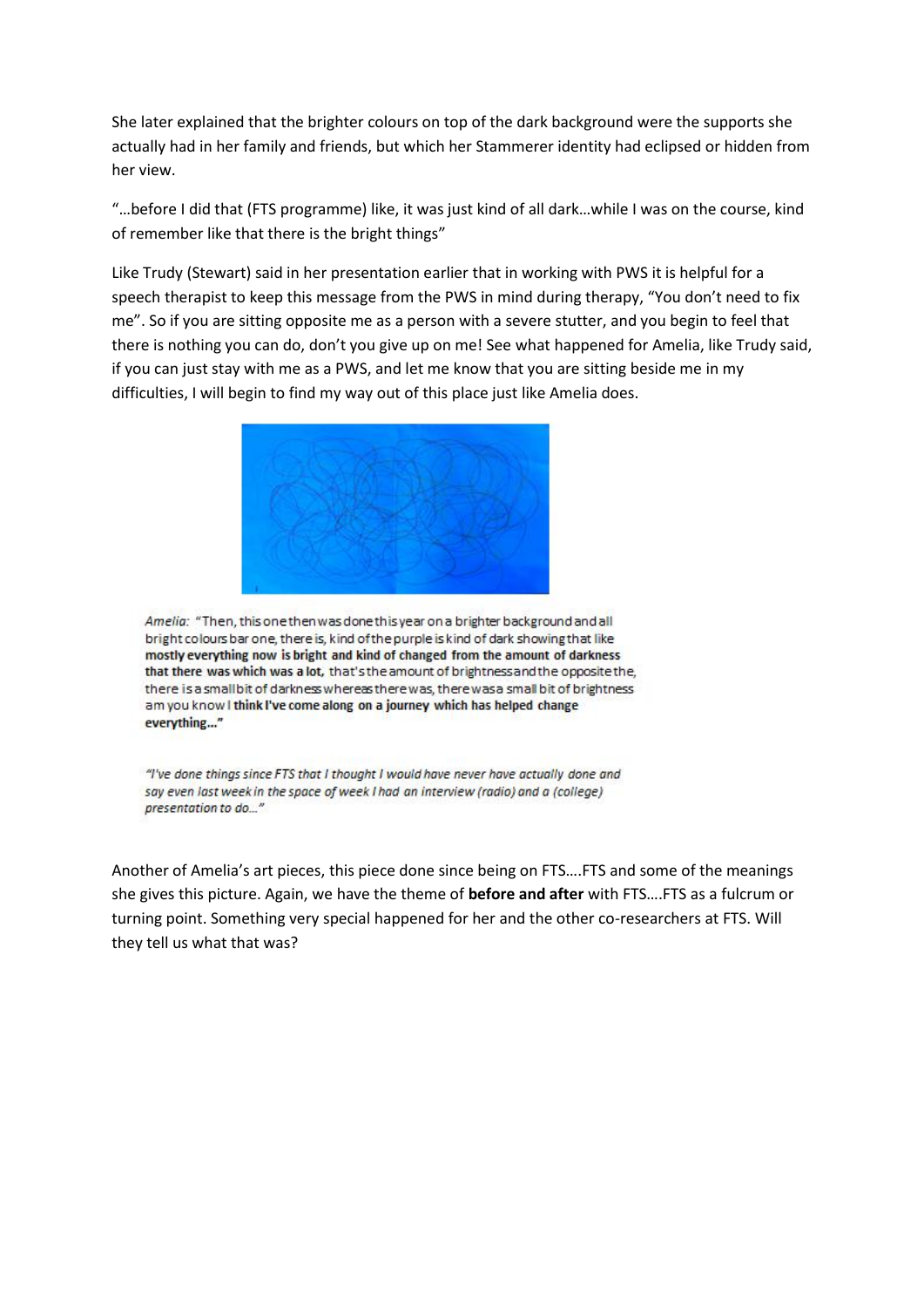

Owen: "These are blocks of of my life... from years ago, and up to recently and whatever. And the way I was am there... a few years when it wasn't half bad like then and it got worse over time, then it would kind of eased again then it might get awful bad...blocks of I suppose what I mean are stages of me as a stammerer am there was actually times when it was worse than others, like, am that was before I went on FTS last year, and, and again thisyear (laughing) but and as you can see the blocks are as comparison to here like they've all halved or they've all actually quartered. Because you needed a JCB here (pointing to behind a big block on his drawing) but here all you need is your hands (pointing to behind a small block)."

This is Owen's artwork. Again, Owen begins speaking at the level of meaning making, not just from an intellectual 'head' level, but at an emotional, embodied, situated place. He describes a cycle familiar to many people who stammer.

## *"These are blocks of of my life… from years ago, and up to recently … it wasn't half bad…then it got worse…then kind of eased again then it might get awful bad"*

Once again, during the interview in order to go deeper, I simply pointed to the large block in the centre of the drawing and asked him if he could talk to us about that. This next slide is one example of his response. We get an image of stammering pushing him around saying "talk

"my stammer would have controlled me for years... it controlled me in the sense that of who I spoke to, of what job I went for, of what I wanted to ask for in a shop, or in a pub"



"If I ever start coming back to here (pointing at a particular point on his drawing representing a point in time pre-FTS...FTS) that I cango to here (pointing at a particular point on his drawing representing a point in time post-FTS...FTS)... that I can ring whoever or I canget some help or I can have a chat to whoever... because it's as Larry said it's a continuation, it doesn't stop when you come off the course"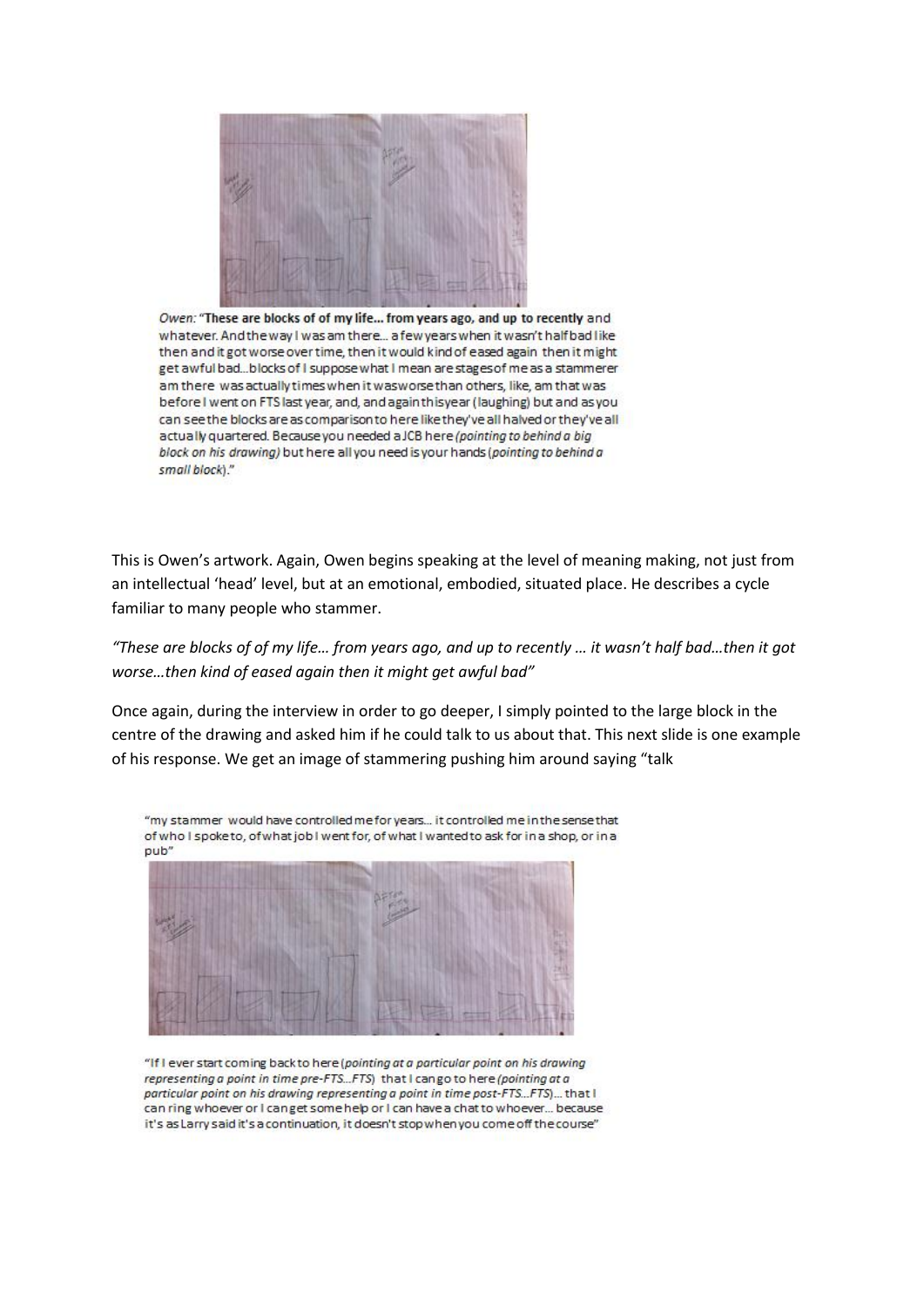to this person - not that one, go for that job – not this one, ask for this – not that"

However, the nature of the relationship Owen has with stammering changes during the FTS….FTs programme, and he begins to take steps that resist the dominance of stammering in his life.

Again in this slide, we see the pattern of **before and after**, with FTS as the turning point or fulcrum. We also see the importance to Owen of the continuing involvement with FTS....FTS community.

I think this example of Owen's artwork shows how powerful a simple drawing can be. And this man apologised before the interview for not having a more elaborate piece of art stating that "it may not look like much to you, but it means a lot to me". However, when asked to interpret it, it meant a lot to me too. I am sure you can see that there are many lines of enquiry a researcher or therapist could follow with what is being offered by this man as he interprets his drawing.



Summary of themesfor the group interview

This is the summary of themes for the group interview which takes the shape of an introversion. There is an overarching theme of Identity. The first half of the introversion, beginning from the top shows 'Unacceptable me' that is tied up with the identity of 'Stammerer', a diminished self with corresponding affects socially, educationally and occupationally. The FTS…FTS programme is the fulcrum or turning point after which an alternative identity emerges, 'Acceptable me', who I am, a person who stammers but who resists the dominance of stammering with corresponding predominantly positive affects socially, educationally and occupationally.

This is the expanded view, the Master table of themes for the group interview showing the themes, and typical to IPA, verbatim quotes to support each theme for each participant ( co-researcher in this case).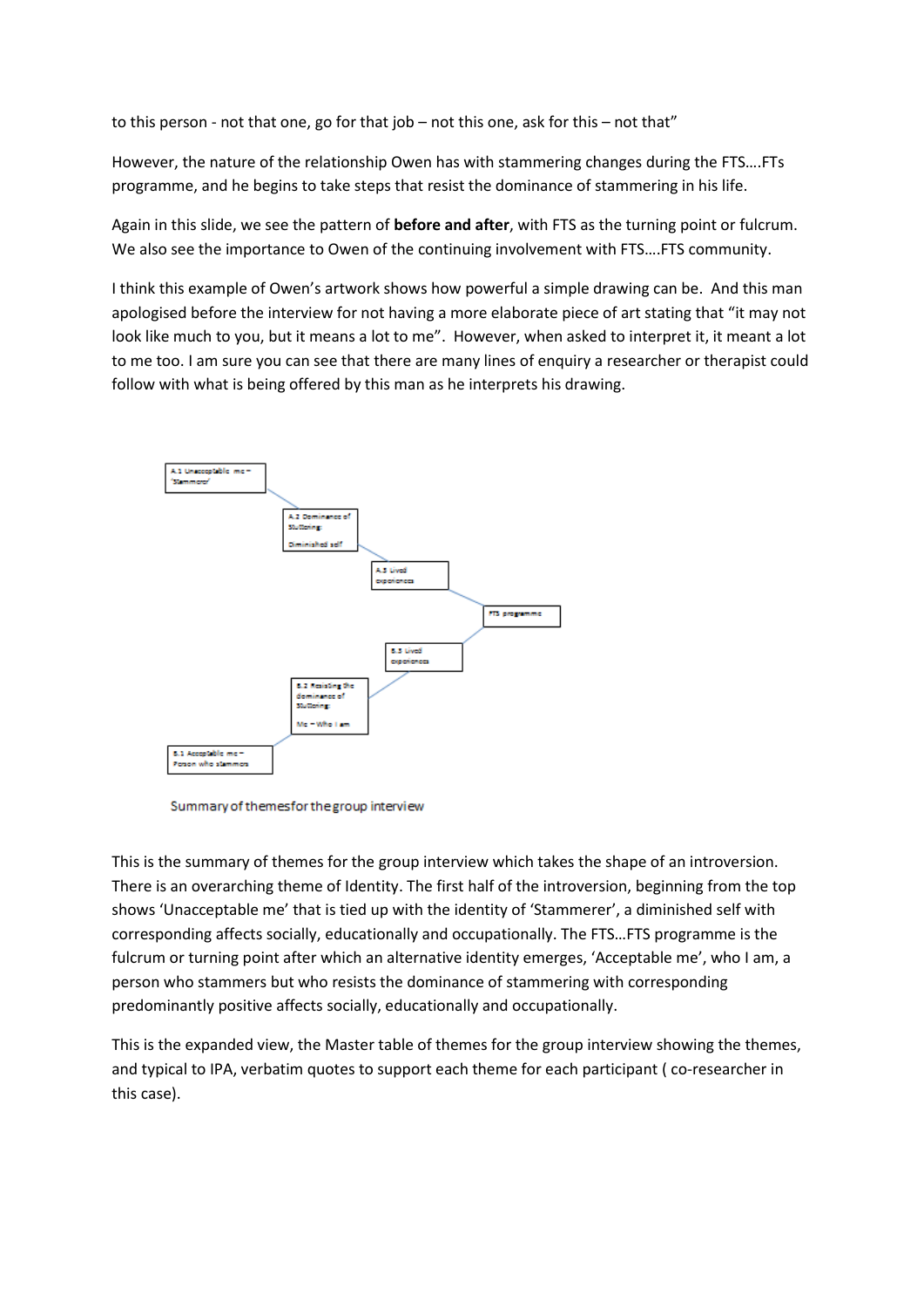| Master table of themes in the group interview                                                                                                                |                |  |
|--------------------------------------------------------------------------------------------------------------------------------------------------------------|----------------|--|
| A1. Unacceptable me - 'Stammerer'<br>Larry:                                                                                                                  |                |  |
| Don't stutter whatever you doget that fluency<br>what are they thinking about me?<br>Amelia:                                                                 | line29<br>31   |  |
| of started to<br>the acceptance of my stammerthe judgement just kind<br>build up again                                                                       | 21             |  |
| I was called disabled once in school<br>Owen: If I knew that I was going to block I wouldn't ask                                                             | 31<br>22       |  |
| A2. Dominance of Stuttering: diminished self<br>Larry:                                                                                                       |                |  |
| I'm so embarrassed by myself<br>$\bullet$                                                                                                                    | 16             |  |
| very embarrassed by my speaking voice and it would kind of snowball<br>$\bullet$<br>the whole performance of my presentation                                 | 27             |  |
| inevitably you'll trip up<br>Amelia:                                                                                                                         | 29             |  |
| No steps forward<br>$\bullet$                                                                                                                                | $\overline{4}$ |  |
| your stammer is going to hold you back, like you aren't going<br>$\bullet$<br>to go get the job you want to do because of your stammer                       | 16             |  |
| like my own judge inside then, kind of the dark one saying,<br>$\bullet$<br>"Oh no you can't do it"                                                          | 19             |  |
| Owen:                                                                                                                                                        |                |  |
| my stammer would have controlled me for years<br>$\bullet$                                                                                                   | 20             |  |
| it dictated an awful lot when I was younger<br>$\bullet$<br>Because you needed a JCB (mechanical digger) (to get words out)<br>$\bullet$                     | 34<br>44       |  |
|                                                                                                                                                              |                |  |
| A3. Lived experience<br>Larry:                                                                                                                               |                |  |
| Physical struggle, the action of not being able to (be fluent)<br>$\bullet$                                                                                  | 16             |  |
| Emotional struggle<br>$\bullet$                                                                                                                              | 16             |  |
| I can't ask forsomething in a shop<br>$\bullet$                                                                                                              | 16             |  |
| Fear and trepidation<br>$\bullet$                                                                                                                            | 27             |  |
| I can't, and then the fear comes in and the emotion and you just<br>$\bullet$<br>stutter more                                                                | 29             |  |
| I have a really difficult word coming up now, I'm really embarrassed<br>Amelia:                                                                              | 31             |  |
| I've done things since FTS that I thought I would have never<br>$\bullet$<br>have actually done (college presentation on stuttering, radio interview)        | 10             |  |
| my own judge took over the, all the positive stuff I was getting from<br>$\bullet$<br>family and friends.                                                    | 19             |  |
| when your self-esteem is low, then your stammer starts to creep back in<br>$\bullet$                                                                         | 27             |  |
| I was able to talk about how I felt inside whereas that was never<br>$\bullet$<br>talked about<br>Owen:                                                      | 31             |  |
| it controlled me in the sense that of who I spoke to, of what job I<br>$\bullet$<br>went for, of what I wanted to ask for, in a shop or in a pub or anything | 22             |  |
| you wouldn't want to put yourself out for, anything because you<br>$\bullet$<br>were afraid that you'd have to stand up in class and actually speak          | 36             |  |
| I thought that that's what I had to do to just get through the year or<br>$\bullet$<br>whatever or just get through the years in school.                     | 38             |  |
| FTS as fulcrum for change – (see table, analysis and discussion below)                                                                                       |                |  |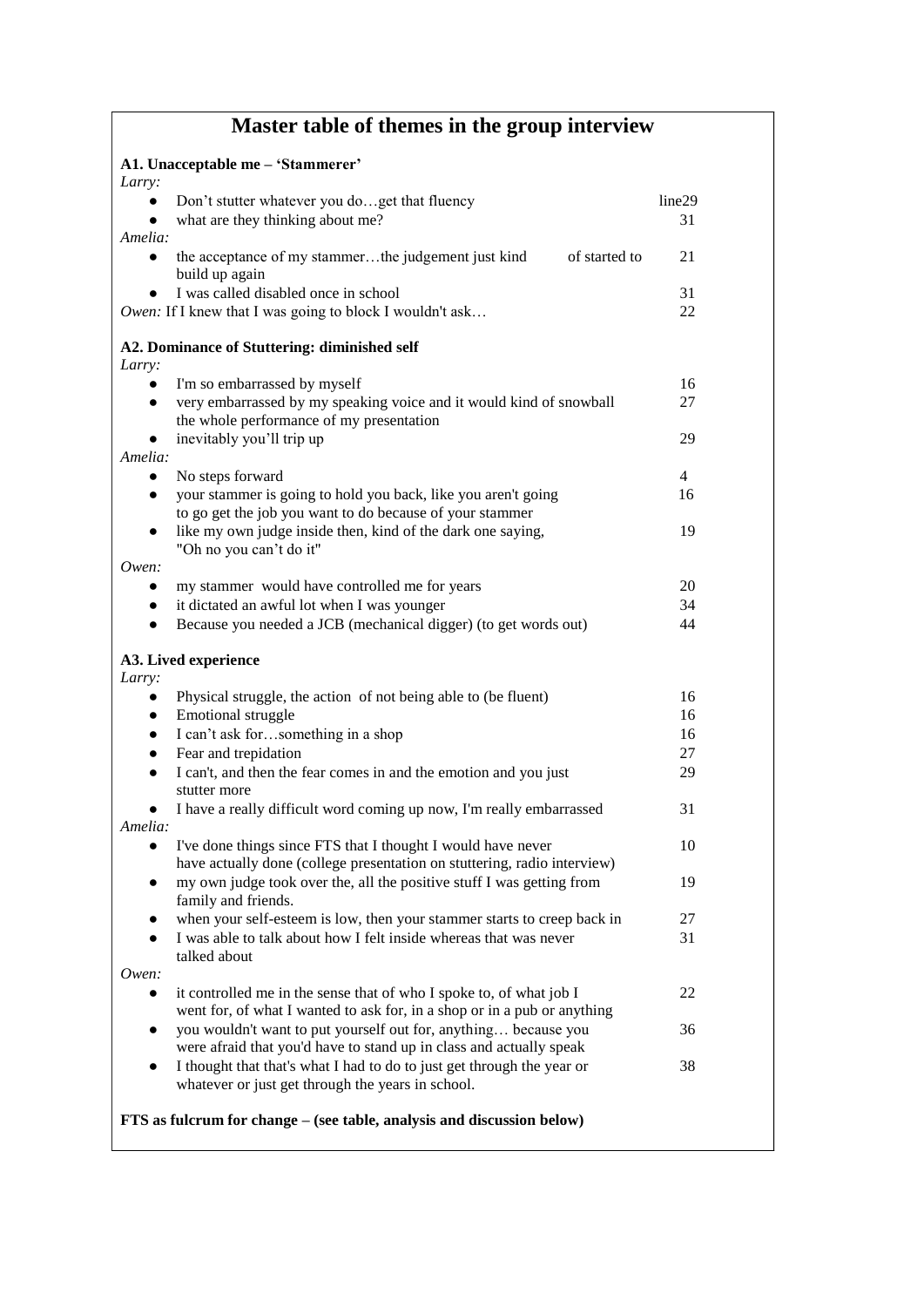| B1. Acceptable me - person who stutters                                                                                                          |    |
|--------------------------------------------------------------------------------------------------------------------------------------------------|----|
| Larry:                                                                                                                                           |    |
| Its okay to stutter                                                                                                                              | 5  |
| in respect of the FTS it has allowed me to be able to deal more<br>$\bullet$<br>favourably with stuttering and being free to stutter             | 13 |
| it's okay to feel this way, but you know you don't have to be<br>$\bullet$                                                                       | 16 |
| embarrassed by it, it's part of who I am                                                                                                         |    |
| I'm stuttering you know so what                                                                                                                  | 31 |
| Amelia:                                                                                                                                          |    |
| I learned to accept the fact that like it'll always be there but it's only                                                                       | 21 |
| a small portion of my life<br>even though I actually have a stammer it's only like a small part of me                                            | 14 |
| Owen:                                                                                                                                            |    |
| it'll always be part of me like, but it's how I, it's how I see it                                                                               | 16 |
| B2. Resisting the dominance of Stuttering: Me - Who I am<br>Larry:                                                                               |    |
| Able to acknowledge that I do have difficult situations andI will get                                                                            | 5  |
| over them, that is a bigcomfort for me in, from where I was previously                                                                           |    |
| and being able to cope with that myself<br>$\bullet$                                                                                             | 13 |
| I think they understood me as well they would have understood<br>$\bullet$                                                                       | 33 |
| a non-PWS<br>Amelia:                                                                                                                             |    |
| I've done things since FTS that I thought I would have never have<br>$\bullet$                                                                   | 10 |
| actually done                                                                                                                                    |    |
| it's (stammering) not going to hold me back from what I want to do<br>$\bullet$                                                                  | 14 |
| the narrative therapy kind of brought me back to when I knew I could<br>$\bullet$                                                                | 21 |
| succeed and when I knew that like my stammer wouldn't hold me back                                                                               |    |
| I'm not letting this get the better of me and I'm not letting you say this<br>$\bullet$<br>about me                                              | 31 |
| Larry:                                                                                                                                           |    |
| Yeah, at least here, but I can, I'm in control<br>$\bullet$                                                                                      | 18 |
| but you're in control of it<br>$\bullet$                                                                                                         | 42 |
| but it will actually go away or it will ease it's just going<br>$\bullet$                                                                        | 42 |
| to be a moment, and it's gone again.                                                                                                             |    |
|                                                                                                                                                  |    |
| <b>B3. Lived Experience</b>                                                                                                                      |    |
| Larry:                                                                                                                                           |    |
| FTS is an ongoing process of continuing to meet up with your<br>compatriots and which are  friends                                               | 5  |
| I had to make a presentation in Dublin, and actually it's something I'm,<br>$\bullet$<br>I might not have done if I had not done the FTS program | 31 |
| I gave my talkand I actually stuttered quite a bit through it                                                                                    | 31 |
| so there was that struggle, but there was no mental struggle in my head                                                                          |    |
| Amelia:                                                                                                                                          |    |
| in the space of week I had an interview (radio) and a presentation<br>$\bullet$                                                                  | 10 |
| (college) to do andbased my presentation on that (stammering)<br>it's (stammering) not going to hold me back from what I want to do              | 14 |
| Joan asked me would I become like the leader (self-help group)<br>$\bullet$                                                                      | 21 |
| and I think we all have to help each other through it<br>$\bullet$                                                                               | 21 |
| at the FTS I was able to break down and tell how I felt how it hurt me                                                                           | 31 |
| Owen:                                                                                                                                            |    |
| it's as Larry said it's a continuation, it (support from FTS community<br>$\bullet$                                                              | 10 |
| doesn't stop when you come off the course<br>and now it's kind of all, it's easier, (pointing at his drawing) to climb                           | 12 |
|                                                                                                                                                  |    |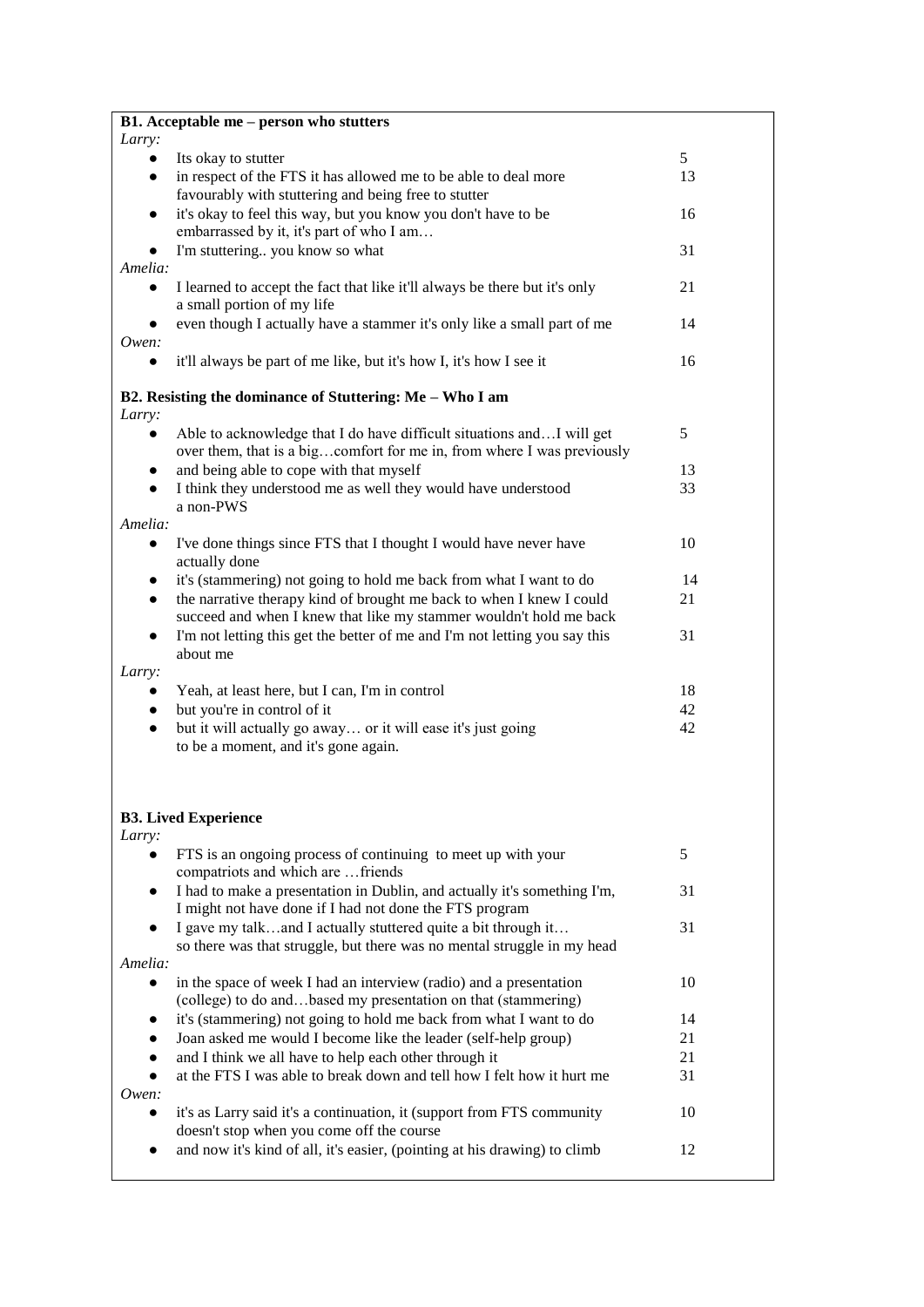Was there a surprising find in this research project that every qualatitive researcher hopes to find? I believe there was. After the group interview, we conducted a 45 minute focus group interview. This next slide shows Larry's response to my having asked another very broad open ended question. This was probably the most exciting find of the whole research. This conversation opened up followed by each of the three participants contributing to the conversation. When I got this response, my ears grew enormous and I could have jumped across the table and kissed Larry! Just read the slide, Larry says it all.

Joe: ...when you think about the week and maybe the follow-up days as well, what particularly grabs your attention or your imagination?

Larry: "This probably no good for your research paper but it was the actual chemistry in the room or the, just the feeling just the warmth in the room okay, when I went in on the Sunday afternoon we were going in to a strange situation, strange people and you had that kind of, feeling on edge, but soon, it soon dissipated and everybody, I'd say it didn't take all that long, and I'd say by first thing Monday, like there was openness about it, I suppose the fact that we had laid out ground-rules and you had clearly stated about why we were here and everybody got an opportunity straightaway to say, who, doyou know, to talk about who they were and... There was that kind of, that kind of chemistry about the place so when I think back on that again, I just feel really, really warm about it really positive about and it's, you know, when the group, it's very important to have that as a core, you know, to associate with that so that when you are out there you, you have the facility to be able to, just, grab onto that and pick up the phone and talk to whoever else was on it so that you have that, kind of... Am... What is it, is it some kind of...

What Larry and the other co-researchers talk about is what is commonly called 'therapeutic alliance'. They identify this 'chemistry in the room', the therapeutic relationship between all those participating on the programme as one of the core conditions that enabled them to do begin to engage with the programme and make changes in their lives. This is synchronous with the findings of Plexico, Dilollo and Manning's 2010 study, 'Client perceptions of effective and ineffective therapeutic alliances during treatment for stuttering' which found that the most important component in successful treatment of stuttering was not the particular techniques or strategy nor the length of time it was administered, but the quality of the relationship between client and therapist. Second to this was clinician competence. Here is the master table of themes for the focus group detailing this theme of therapeutic alliance:

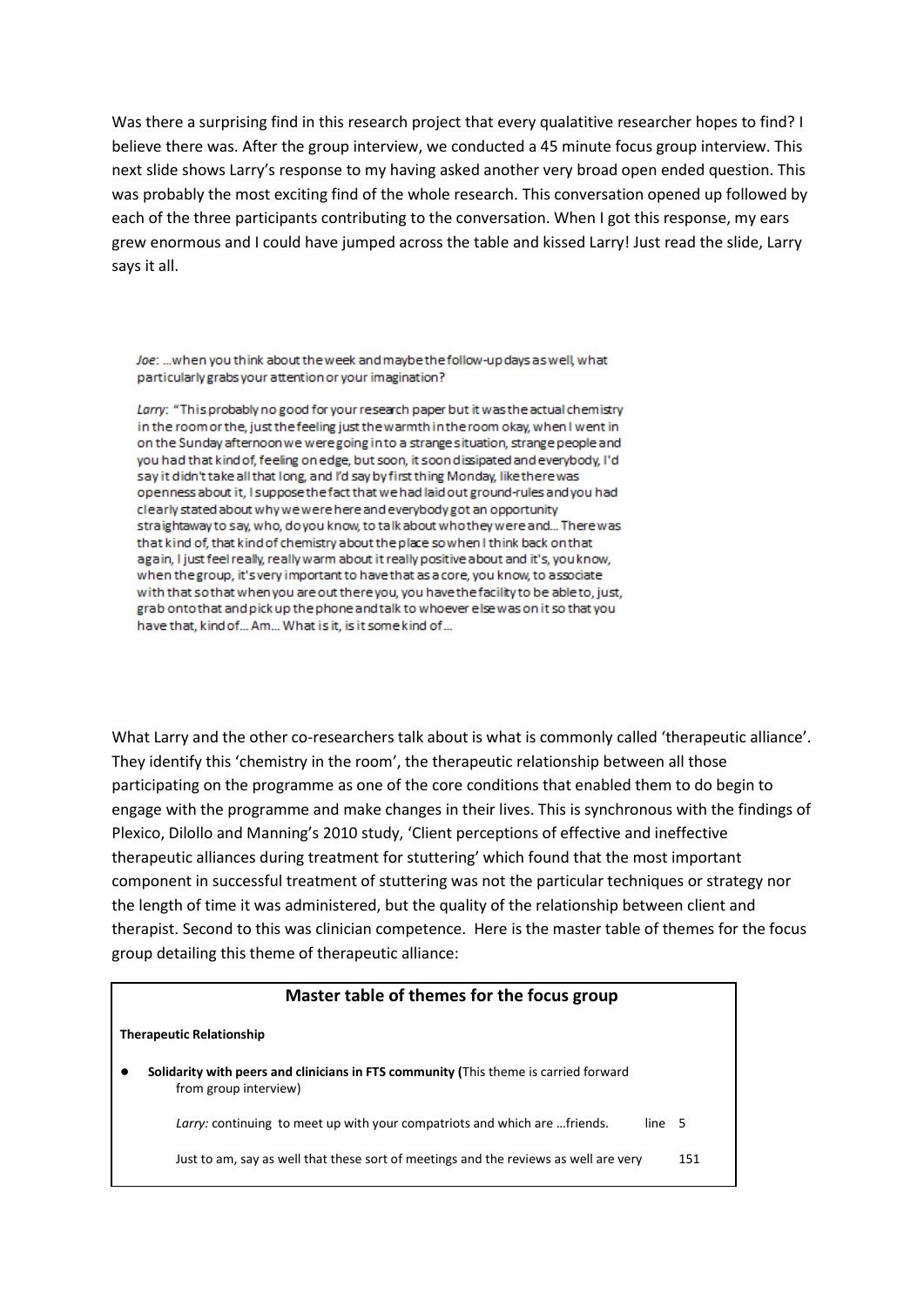| important to the whole, to the whole process                                                |     |
|---------------------------------------------------------------------------------------------|-----|
| Amelia: and I think we all have to help each other through it                               | 21  |
| Owen: it's as Larry said it's a continuation, it doesn't stop when you come                 | 10  |
| off the course                                                                              |     |
| Feeling safe in the group                                                                   |     |
| Larry: chemistry in the room, warmth, ground-rules                                          | 14  |
| Amelia: felt like a safe place                                                              | 31  |
| Owen: Backup, to have actually somebody there that you could ring                           | 18  |
| have a talk about whatever/ first thing, that it was safety.                                | 20  |
| You weren't going to be laughed at or be afraid of what you said                            | 24  |
| 'Absence of labelling/stereotyping' ('so and so', 'your man down in the corner talking'     | 26  |
| Unity of purpose                                                                            |     |
| Larry: we were all in tune with each other's way of thinking                                | 24  |
| Amelia: like we all kind of did, kind of gel together                                       | 28  |
| Owen: all of us were there for the same reasons                                             | 20  |
| Therapist position: de-centred but influential                                              |     |
| Larry: the main thing was that this, this feeling was, it wasn't made by                    | 32  |
| the therapists  it was facilitated by them, but it was made by us                           |     |
| Amelia: (Willingness of therapists, student SLT's to work with participants                 | 37  |
| during lunch breaks) showed us that they were there to help and that, we were there to help |     |
| each otherputs you kind of like in a more safe environment                                  |     |
| Narrative therapy                                                                           |     |
| Larry: was the best the core of the whole thing for me                                      | 114 |
| my own story is really important to me but also the other participants story as well        | 116 |
|                                                                                             |     |
| Amelia: I think the narrative therapy is huge part of it                                    | 118 |
| Owen: good way to drawing out what you had actually done and what you were going to do      | 131 |
| Art                                                                                         |     |
| Larry: as Owen was saying you're actually learning to show it as something                  | 79  |
| other than am words just going to another medium                                            |     |
| It was interesting that I was able to express it and actually is something that             | 81  |